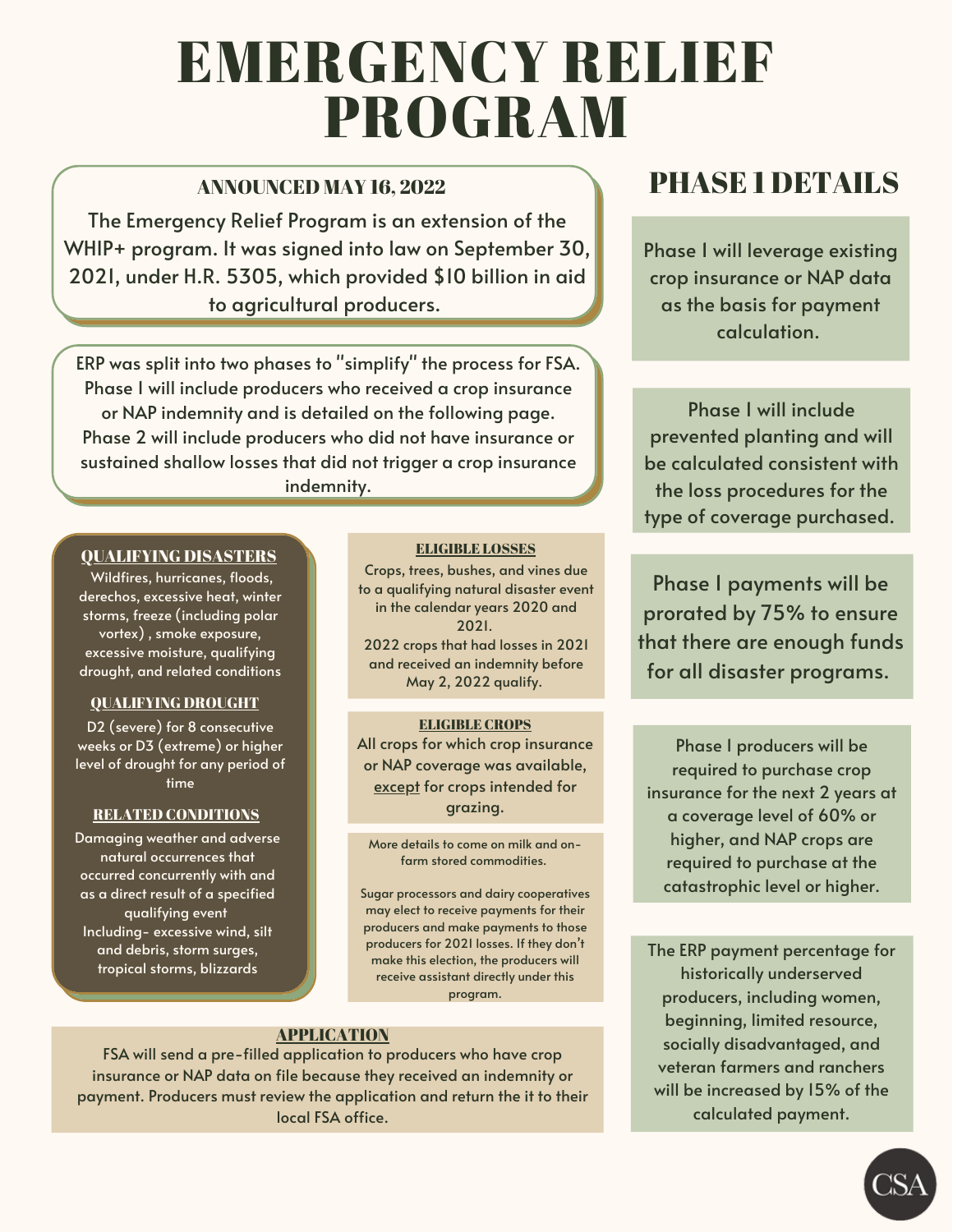

### ERP CALCULATION

ERP target revenue is calculated consistent with the loss procedures for the type of coverage purchased but using the ERP factor in place of coverage level. Payments should equal the ERP target minus the actual value of the crop produced and any indemnities. Producer paid premium can be recovered as they are netted out of the indemnities.

ERP Payment = (Expected Value x ERP Factor – Actual Value) x Share

- Indemnity Amount
- + Producer Premium
- + Administrative Fees

#### PAYMENT LIMITS

\$125,000 per year, per legal entity/individual

\$250,000 per year, if more than 75% of income is derived from farming

\$900,000 per year, if specialty crop producer meeting the 75% rule

#### HELPFUL LINKS

[Fact](https://www.fsa.usda.gov/Assets/USDA-FSA-Public/usdafiles/FactSheets/2022/fsa_erp_factsheet_2022_051222_final_v2.pdf) [Sheet](https://www.fsa.usda.gov/Assets/USDA-FSA-Public/usdafiles/FactSheets/2022/fsa_erp_factsheet_2022_051222_final_v2.pdf) FSA ERP [website](https://www.fsa.usda.gov/programs-and-services/emergency-relief/index) 2020 Drought Eligible [counties](https://www.fsa.usda.gov/Assets/USDA-FSA-Public/usdafiles/FactSheets/2022/fsa_erp_2020_factsheet_v2.pdf) 2021 Drought Eligible [counties](https://www.fsa.usda.gov/Assets/USDA-FSA-Public/usdafiles/FactSheets/2022/fsa_erp_2021_factsheet_v2.pdf)

| <b>Crop Insurance Level</b>  | <b>ERP Factor</b> |
|------------------------------|-------------------|
| <b>Catastrophic Coverage</b> | 75%               |
| < 55%                        | 80%               |
| 55%                          | 82.5%             |
| 60%                          | 85%               |
| 65%                          | 87.5%             |
| 70%                          | 90%               |
| 75%                          | 92.5%             |
| >80%                         | 95%               |

| <b>NAP Coverage Level</b>    | <b>ERP Factor</b> |
|------------------------------|-------------------|
| <b>Catastrophic Coverage</b> | 75%               |
| 50%                          | 80%               |
| 55%                          | 85%               |
| 60%                          | 90%               |
| 65%                          | 95%               |